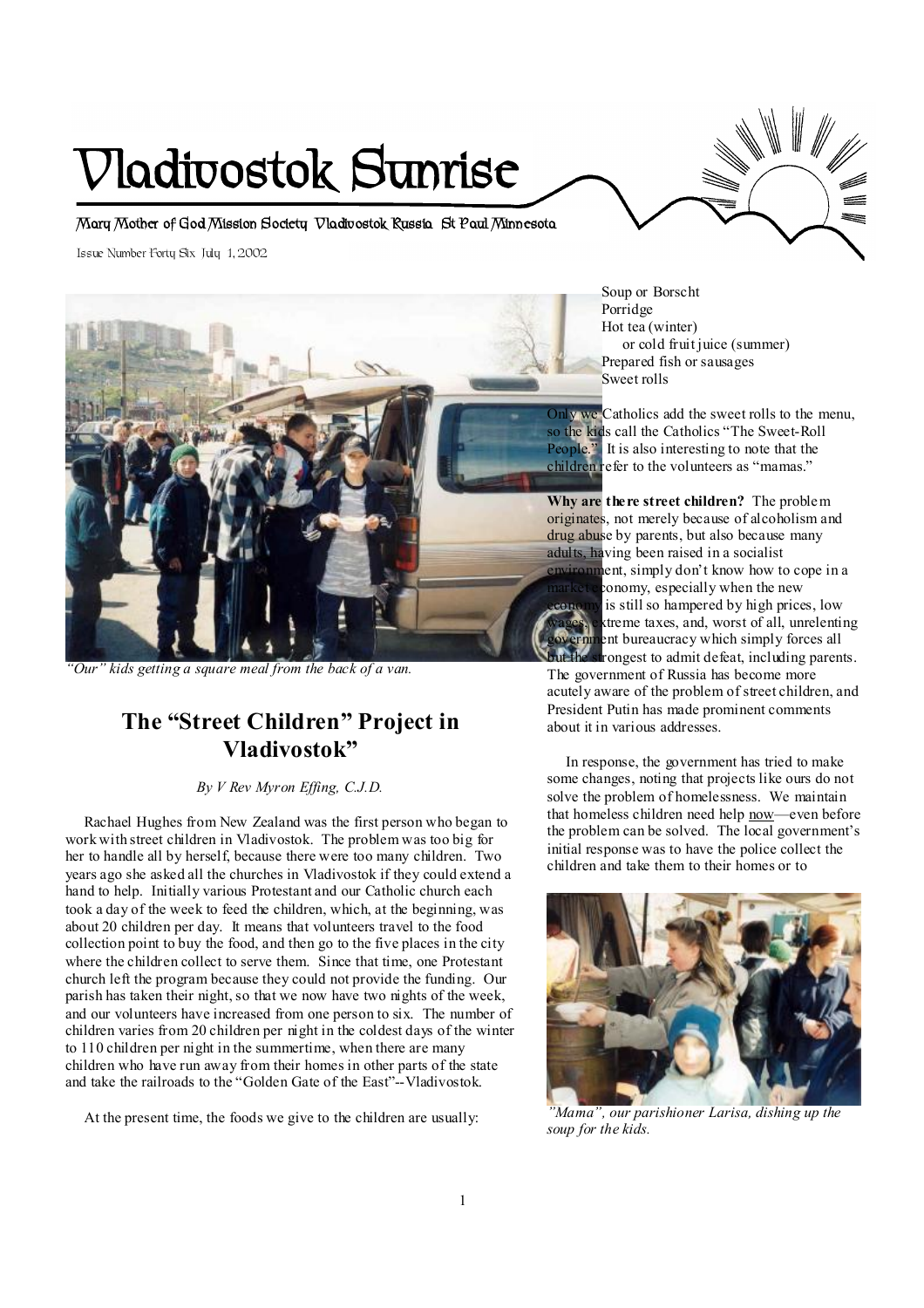orphanages. The police did not have the funds to take children home to other cities, so they began to simply ignore those foreign children on the street. There is no additional financing from the government for the police to operate these programs, so the children simply run away again. The police are not able to feed them, clothe them, or even give them a bath and rudimentary medical help at the present time. While the government is looking for a more systemic solution, our program continues to be extremely important for these kids. Now it is spring again, and we are expecting the onslaught of children from other cities and states of Russia.

**Future Prospects**. Perhaps a significant step could be made by opening a "home-away-from-home" for street children where they could come to bathe, to eat, to get medical help and counseling, perhaps temporary living space, and encouragement to continue to go to school and to succeed at planning for the future. Such a plan would again depend upon generous benefactors, local and international, as well as government agencies.

 The City of Vladivostok has expressed interest in providing premises for such a program. Likely premises would probably be former kindergarten buildings which are not now needed because of the low birthrate of these last ten years. In that way the city could preserve them for future use again as kindergartens without paying for their maintenance, which would be taken care of by the street children programs. One might expect that the work with street children itself could eventually be taken over by the government if the economy continues to improve, but there is very little expectation that this might happen in the foreseeable next few years. The contribution of the churches is now very important, and probably always will be. Governments just don't provide the love and care that churches do. It is interesting to note that during the Russian Revolution there were also many, many street children in Vladivostok who fled from the war in Europe. Our Bishop Slivovsky and parishioners had a large program to find and care for these children. We are following his footsteps!



*Sister Evgenia (2nd from left) also works with the children.* 

**Some Stories about Street Children**. The legal age of consent for sexual activity in Russia is 14 years of age. Some street kids pretend to be 14 years old, and so some of the girls work as prostitutes. Fourteen-year-old "Veronica" became pregnant, and turned to our "mama" for help. They went to the CARITAS Women's Support Center where Veronica received counseling and prenatal care. Veronica decided to keep her child, and CARITAS helped her to find an apartment which she could afford to rent, now that she is old enough to work. She received training as a cook from a grant from CARITAS, and now has a regular job. She shares her apartment with other pregnant women in need of temporary shelter, which gives her additional income, and help in caring for the baby. Thank you, benefactors in Dayton and Kettering, Ohio for your financial support of the Women's Support **Centers**.



*Without love, the street is a breeding ground for crime and wasted lives.* 

 Alexei was killed on the street and his body was left to be found by other street children. Those kids appealed to Rachel who helped to find the parents to notify them of his death. The parents were completely uncooperative and disinterested, and Rachel eventually paid for the funeral expenses and buried the body herself.

 Roman was accused of stealing and felt completely defenseless against the accusations. He went home, but his parents were drunk. Feeling helpless and alone, he hanged himself. Suddenly he was found while still alive. No one wanted him. Rachel took him home to live with her until the problems could be resolved. He had no place else to go.

### **Remember "Mary Mother of God Mission Society" in your will.**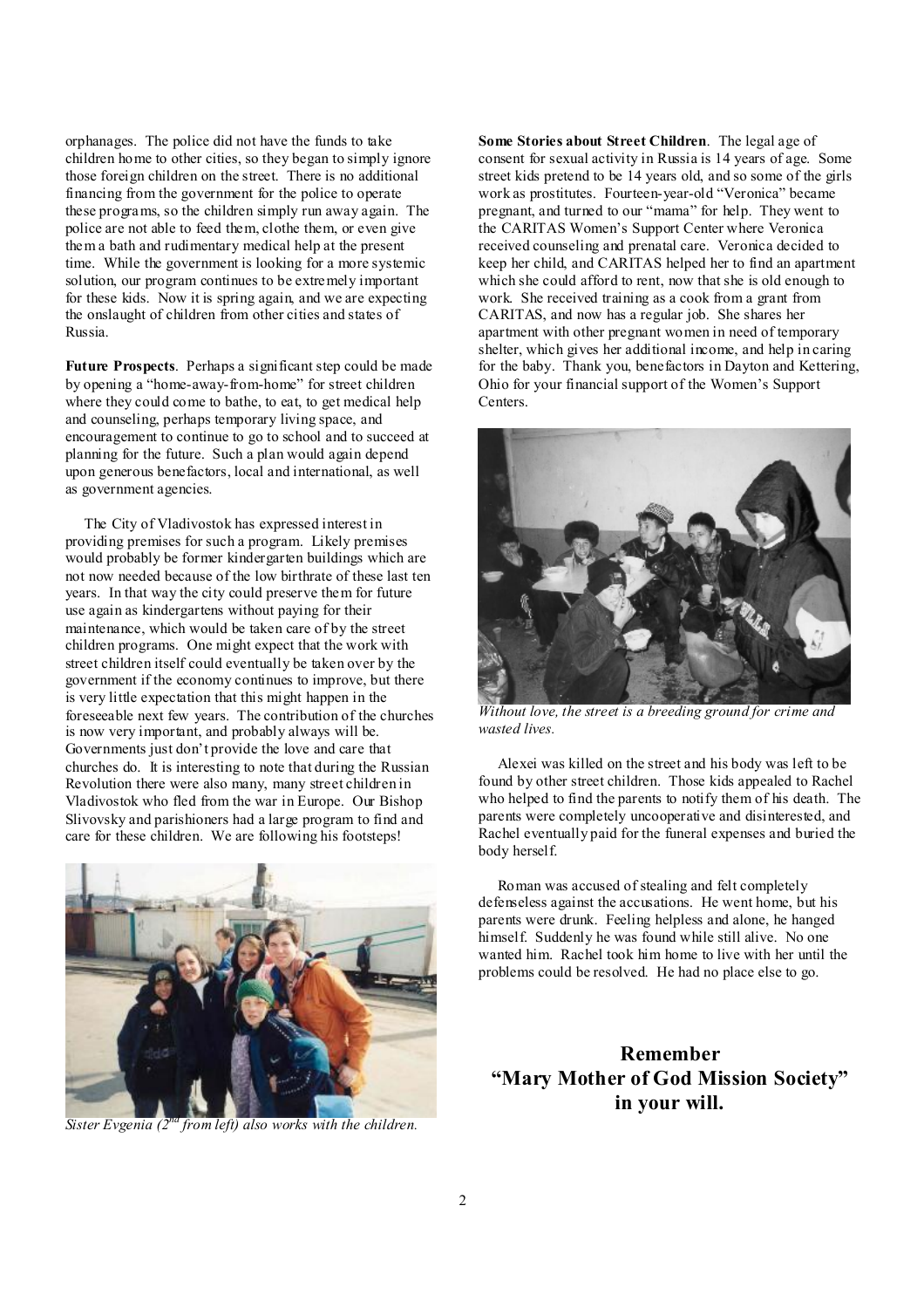## **News Notes**

#### *by V Rev Myron Effing, C.J.D.*

• On March 8 & 9 in Khabarovsk we held the first couple's retreat in the Far East. It was a joint project of all the parishes of our Vladivostok Deanery. We have to say that it was a great success, and the couples recommended that we expand the retreat. Because of travel problems considering the huge size of our deanery, we could only be together for a day and a half. A three day retreat would be better. Perhaps the next retreats will be more localized to reduce travel problems and make the retreat more accessible to couples.



 *Father Viktor Tkach, a Marian priest, came from the Ukraine to help us with our first experience with a Couple's Retreat. He has given retreats for over a thousand couples.* 

*Eleven couples made this first retreat which was in the style of a preached retreat..* 





*Group picture at the end of the retreat. Maria and Nicolai Bovsunovsky (right end) celebrated their 50th wedding anniversary and her 70th birthday during the retreat.* 

• On April 28 the Youth Group from Most Holy Mother of God Parish in Vladivostok produced a play for the parishioners. It was entitled "King of the Jews", and had been written long ago my K. Romanov, the uncle of Czar Nicolas I. The play is about the crucifixion of Jesus, but Jesus never appears in the play. The action is about how others reacted to what happened in those days in Jerusalem. It was a challenge for the youth to edit the 6-hour play down to  $1\frac{1}{2}$  hours for our audience.

 Since that time the play has gone on the road to Romanovka, and there was an encore production here in Vladivostok. The cast even made a special modification to do the play for children, who also enjoyed it. The project was so successful that the cast is thinking to do another one. Perhaps it will be possible to make a combined play-concert production.



*Pontius Pilate, played by our Russian webmaster Victor Anisimov, confers with a Centurian, played by one of our altar servers, Nicolai Perminov*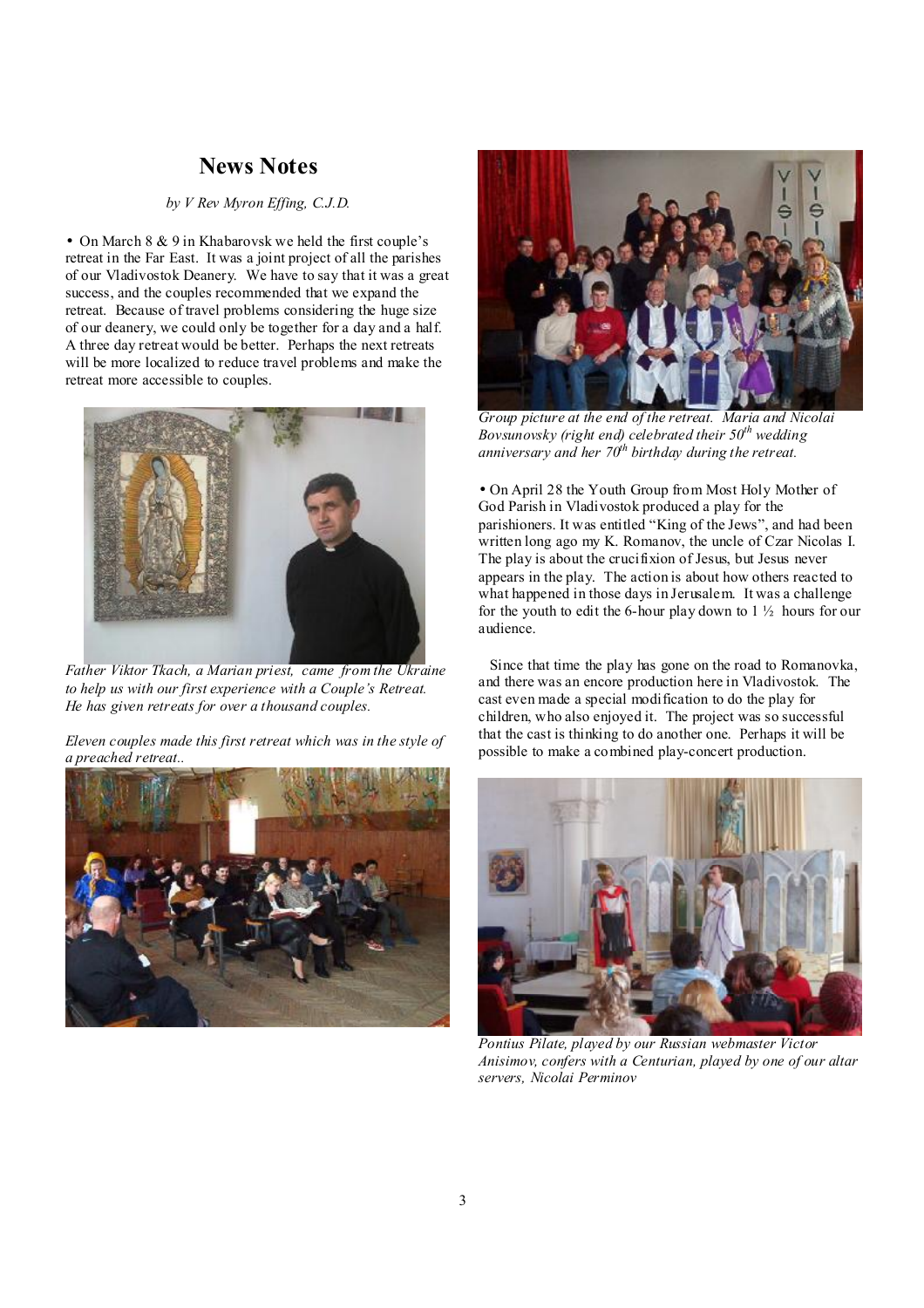

*Joseph of Arimathea and Mrs and Mr Pontius Pilate.* 

*The cast takes a bow at the end.* 



• We received by mail from Regina Stanko of Tomsk, Russia, a former parishioner, two more personal items of Bishop Karol Slivovsky's. Bishop Slivovsky was the last priest in the whole of the Far East of Russia, so he had to be buried by his lay parishioners. Regina's father Stanislav Stanko buried Bishop Slivovsky's body after his death of old age in 1933 in the local village cemetery of Sekanka to which the bishop had been exiled. A funeral mass was celebrated in Harbin, China after the European community there got word of the bishop's death. Stanislav saved the bishop's effects. The family was threatened with death during those Stalinist years, and Mr Stanko was arrested, at which time some of the bishop's things were taken by the KGB, including his photo album (which might be used to identify people), his Latin-font typewriter, and his binoculars.

After he was most miraculously released, Stanislav immediately gathered his family, and the remainder of the bishop's belongings, and left for Tomsk in Siberia, hoping that no one would know them there so that they would be safe from arrest. They immediately had new identity cards made so that they could get rid of the old cards which had a black stripe



*Rita Stanko, her son Andre, and Regina Stanko, a physician veteran of WWII. It was her father Stanislav Stanko who took care of Bishop Slivovsky. She saved the bishop's personal items through the years.* 

*Stanislav Stanko, who buried Bishop Slivovsky and saved his personal belongings.* 



which identified them as "enemies of the people". After Regina's father's death, she saved the bishop's effects all these years in a wooden box under her bed, but is now giving them to our parish.

During my last phone conversation with Regina, she was thinking about coming to Vladivostok to go to the cemetery where Bishop Slivovsky was buried to see if we can locate the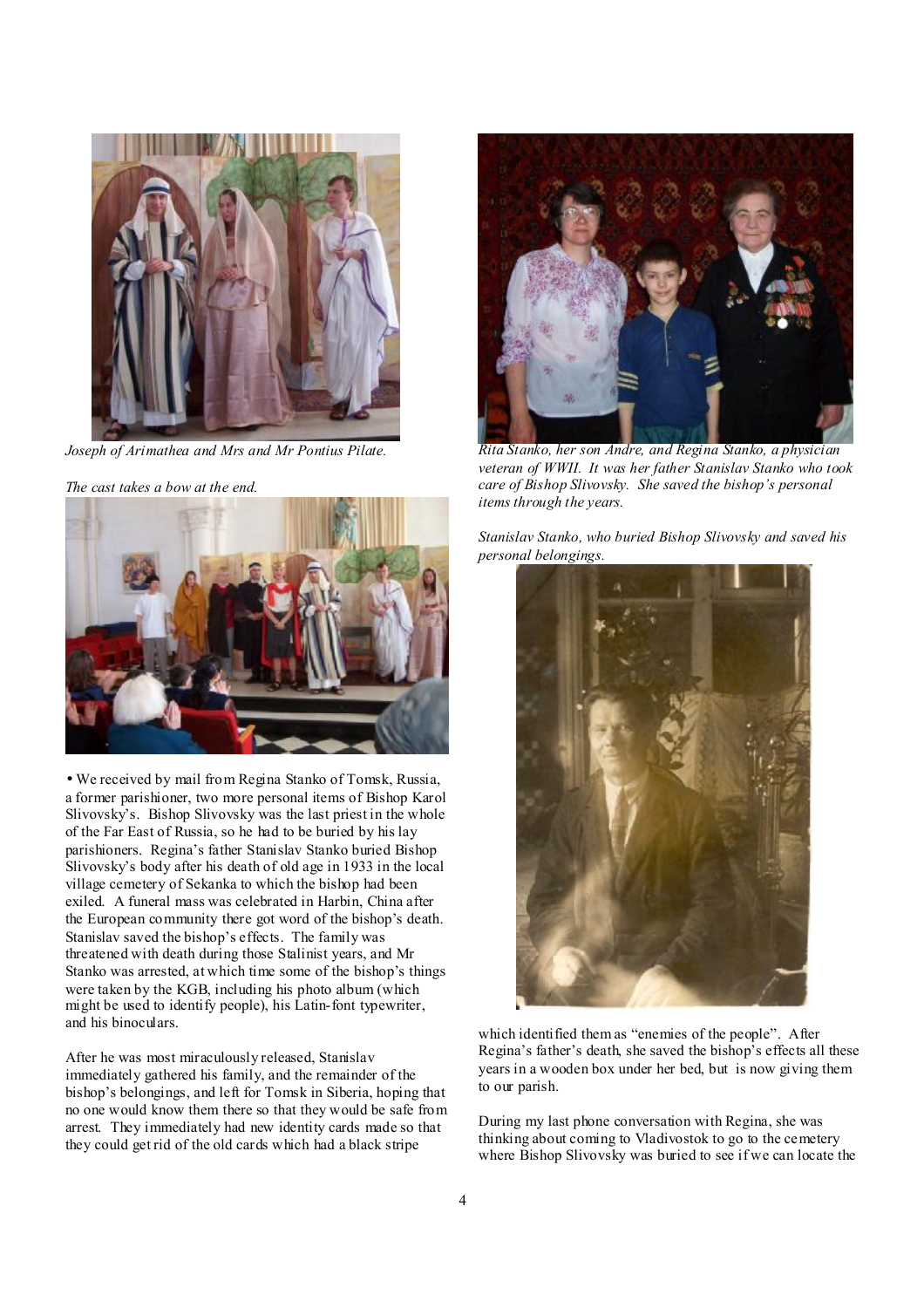grave. What a miracle it would be if we found it and were able to bring the remains to be buried in our cathedral!



*My helper Alexei Hartman and our parish archivist Miroslava Efimova were present to witness the opening of the historic parcel from Regina Stanko.* 

*Inside were the Bishop's cupholder, and a notions box labeled "KS" for Karol Slivovsky.* 



• Congratulations to Mr George Riess and our benefactors who have donated to our "Adopt-a-Birth" program! More than 300 Russian children have been saved from abortion and helped to have a healthy birth through this program which was George's brainchild. Many more children have been saved by our Women's Support Centers, but the "Adopt-a-Birth" program is the key for Russian women who consider abortion just because they can't afford the expenses of giving birth (Abortions are nearly free!) We could expand this program if there are interested benefactors.

• Maybe it seems like a small thing, but on May 17 the City of Vladivostok installed new road signs on Sibirtsovo Avenue which point the way to our street, Volodarskovo, and the signs indicate that the "Most Holy Mother of God Parish" is on that street. We've long wanted some kind of road signs, to advertise our presence, but were always deterred by the expectation that any signs we put up would be the subject of vandalism on the part of Russian xenophobes who hate the

Catholic Church. These signs are city property, even though we paid for them, so they will be a test.



*The bottom yellow panel points the way to our parish.* 

• Speaking of xenophobia, when many Russians think of Catholics, they think of the Swedish Army which invaded Russia with the idea to convert it to Catholicism, and they think of the Teutonic Knights who also attacked Russia from Northern Germany. They also think of Poland as a traditional enemy of Russia. They don't stop to think about the fact that Sweden and most of Scandanavia are now almost completely pagan lands (punished, as it were). Nor that the Soviet Union under the aegis of Russia was a great threat to all of Europe, and invaded Catholic countries like Poland and Slovakia, and killed more priests and destroyed more churches than any other force in history. Nor that Catholic Poland also fought against the Teutonic Knights. Nor about the fact that the Tsar killed many more people during the Russian "Inquisition" of the Old Believers Affair than all the other European countries during the Inquisition. "Don't confuse me with the facts—My mind is made up!"



*The Caritas bus stop in Lesozovodsk.* 

• I complained once when I was at our parish in Lesozovodsk that someone had ruined the local bus stop and stolen all the wooden parts. People had to stand in the rain to wait for the bus, and, in the winter, there was no shelter from the wind.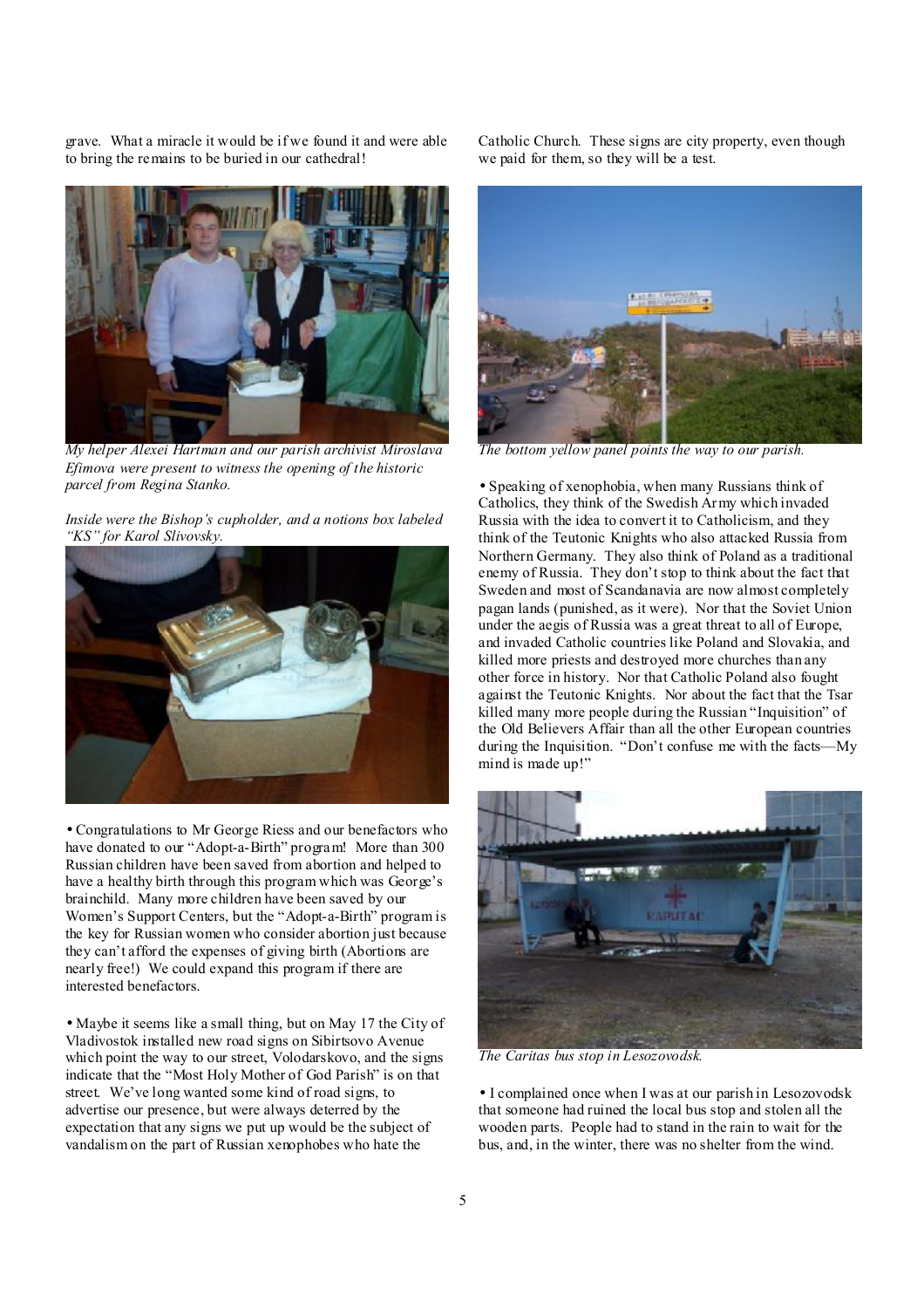Our parish trustee Vladimir Pisarenko took the matter to heart, and worked to repair the bus stop. Pictured here is the result: donated steel roof, donated paint and labor, and new boards for sitting on. They still need a little gravel at the base to eliminate the mud puddle. No one knows how long the city would have taken to repair the bus stop—many other bus stops in the city are also in need of repair. Socialism takes the initiative out of people. Thanks to Vladimir and Caritas, we are trying to reeducate people in self-reliance. Then again, I might need to use the bus stop myself some rainy day!

• On June 4 I was asked to participate in the  $4<sup>th</sup>$  International Student Conference of the Vladivostok State University of Economics and Service. I gave a talk at the general session, and then attended some of the student talks. My topic was "The Cada-Fitz Method of Analysis of Social Events". It was fun, but time was limited. The talk was well-received. Fr Dan had been invited to an earlier conference where his talk was



*Students waiting for the program to begin.* 

*Fr Myron and our parishioner who is a professor at the University, Dr Alexander Kovalevsky.* 



"Science and Religion". Our talks should be published in the official conference materials. We were both impressed with the sense of excitement at the university about the future, and especially about the future of the Russian Far East. There is the sense that the Far East is Russian's California, and would have tremendous economic growth if Moscow would let it happen We are located "smack-dab in the middle" of three

economic powers: Japan, South Korea, and China. There is much talent and resources here. In general, I think the students are very bright, but still suffer a bit from "Sovietization". We are hoping to be able to work more personally with students in the future.

• The Feast of Corpus Christ was also First Communion day for one of our Sunday School classes. The children also brought up the gifts at the offertory of the mass, and helped during the Corpus Christi procession around the church building. We celebrate Corpus Christ on the Sunday after Trinity Sunday, as is done in America.



*Happy First Communion Day, children! June 2, 2002.*

• Our seminarian who is a member of our new religious community, the Canons Regular of Jesus the Lord, returned from Slovakia to renew his visa. Brother Oleg Yelchaninov really looks healthy, and seems very satisfied to be in the seminary in Kosice, Slovakia. His first assignment there was to learn the Slovak language, which he seems to have done well enough to begin attending regular theology courses as soon as returns to Europe. The Rector of the St Charles Seminary in Kosice is proposing a three-year program to prepare Brother Oleg for ordination. The program can be shorter because Brother Oleg already has university work behind him, was a business man with a lot of life experience, and has also completed two years ofstudies with us, including his novitiate program. Thank you for your prayers for vocations and for your support of Brother Oleg.

• Our parish library is an important part of our work, because Catholic reading material is rare in Russia. The United Bible Societies has a store here in Vladivostok where it is easy to get Biblical materials, but books about Catholic doctrine can only be found in our library. Even university students come to use our library, which has books in Russian, English, Polish, and Lithuanian, as well as videocassettes and audio materials. Some of these materials were donated by Our Sunday Visitor. The librarian who keeps track of all the books and magazines is Yelena Andreevna. Her mother was a parishioner before the Russian revolution, and is among the children in the historic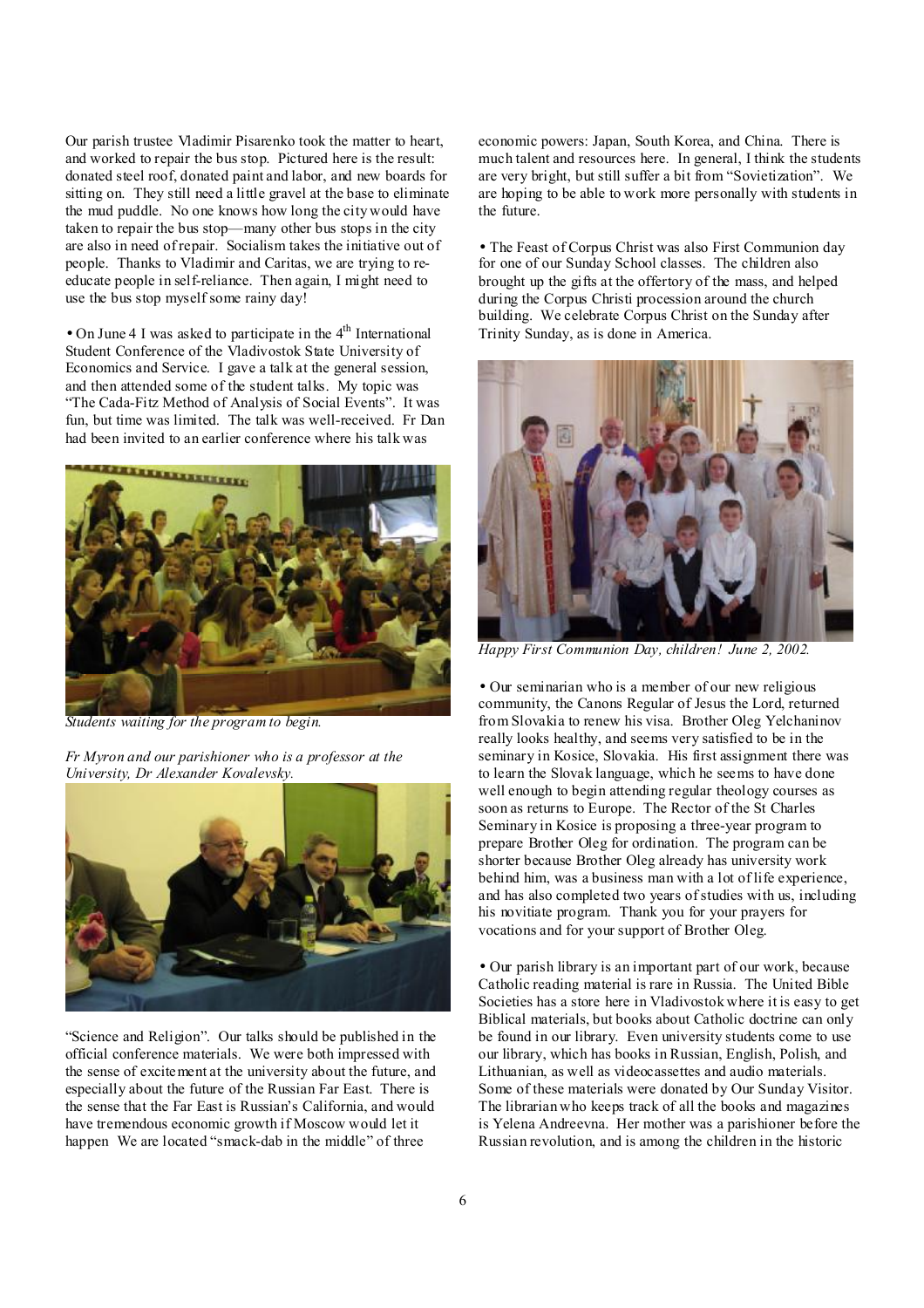photograph of Bishop Slivovsky. Yelena also has some volunteer helpers, especially during the busy times before and after Sunday Mass. The library is very crowded and needs much more shelf space. We are hoping to have a new library in the Our Lady of Fatima rectory building, if we can ever afford to build it.



*Yelena Andreevna amid the library's books.*

• The scandals in the Catholic Church in America were broadcast very widely here in Russia, in an attempt to discredit the Church just after there was the big to-do about the opening of four dioceses here, and the exclusion of our Bishop Mazur from Russia. It makes it obvious that sin is not just a private matter, but has social ramifications that go far beyond even the borders of the city, state, and country where the acts were committed. So our work is now doubly hard: working here in Russia where these scandals are being discussed on the street, and seeing our fund-raising drop in America, probably because American Catholics themselves are discouraged and don't know where to put their trust.

I've worked in seminaries all my life—my first assignment as a young priest was as a vocation director--and none of this is a surprise to me. It is also no surprise to me that the vocation crisis in America is at least partly artificial, as Mr Michael Rose is contending in his book, "Goodbye, Good Men." (ISBN 0-89526-144-8, Regnery Publishing, Inc., Washington DC.) When I worked as a vocation director it was almost impossible

to get any cooperation from bishops. During my deacon year 31 years ago, I preached about vocations in nearly all of the universities from Colorado to Pennsylvania, from Minnesota to Kentucky. I was amazed that bishops seemed to assign their most liberal priests to work in the universities. Even then it was obviously a mistake! Why wouldn't you assign your best priests to work with the future generation? (A good exception was the work in the Diocese of Lincoln at the University of Nebraska where a fine priest worked for many years, and the number of vocations from that University was phenomenal.)

We are struggling to build a healthy church in Russia, not forgetting the pain of our fellow American Catholics. Please don't forget our financial needs in these rough times!

## **How to Communicate with Us**

#### **Office in Russia:**

**Phone:** (011-7)-4232-26-96-14 **FAX:** (011-7)-4232-26-96-16 **E-mail:** [myron@catholic.vladivostok.ru](mailto:myron@catholic.vladivostok.ru) [daniel@catholic.vladivostok.ru](mailto:daniel@catholic.vladivostok.ru) [CARITAS@mail.primorye.ru](mailto:CARITAS@mail.primorye.ru) **Internet:** Russian language: <http://www.catholic.vladivostok.ru>

Please do **not** send any **donations** of any kind directly to Russia. For donation information, see below.

**Letters** without donations can be sent to: Most Holy Mother of God Catholic Parish Volodarskovo 22 690001 Vladivostok RUSSIA

#### **Office in America:**

**Phone and FAX:** (651)227-0208 and (651)690-5139 **E-mail:** [usoffice@vladmission.org](mailto:usoffice@vladmission.org) **Internet:** English language: <http://www.vladmission.org>

**Donations** of money and **letters** should be sent to: Mary Mother of God Mission Society 1854 Jefferson Ave St Paul MN 55105-1662 Or you can donate from your credit card through our web site. Your donations are tax-deductible. You will receive any

required receipt for IRS tax purposes by return mail.

**Donations** in kind. Please contact Mrs Sandra Sonnen at the Mission Office in St Paul giving a complete list of items.

**Vladivostok Sunrise** Edited and Produced in Russia by V Rev Myron Effing, C.J.D. Printed by the Sisters of St Peter Claver, St Paul, Minnesota. Assembled for mailing by Nativity Parish, St Paul, Minnesota. Mailed by Mary Mother of God Mission Society, St Paul, Minnesota. Authors are noted if other than the editor. A full color version of the *Sunrise* is available at <http://www.vladmission.org>